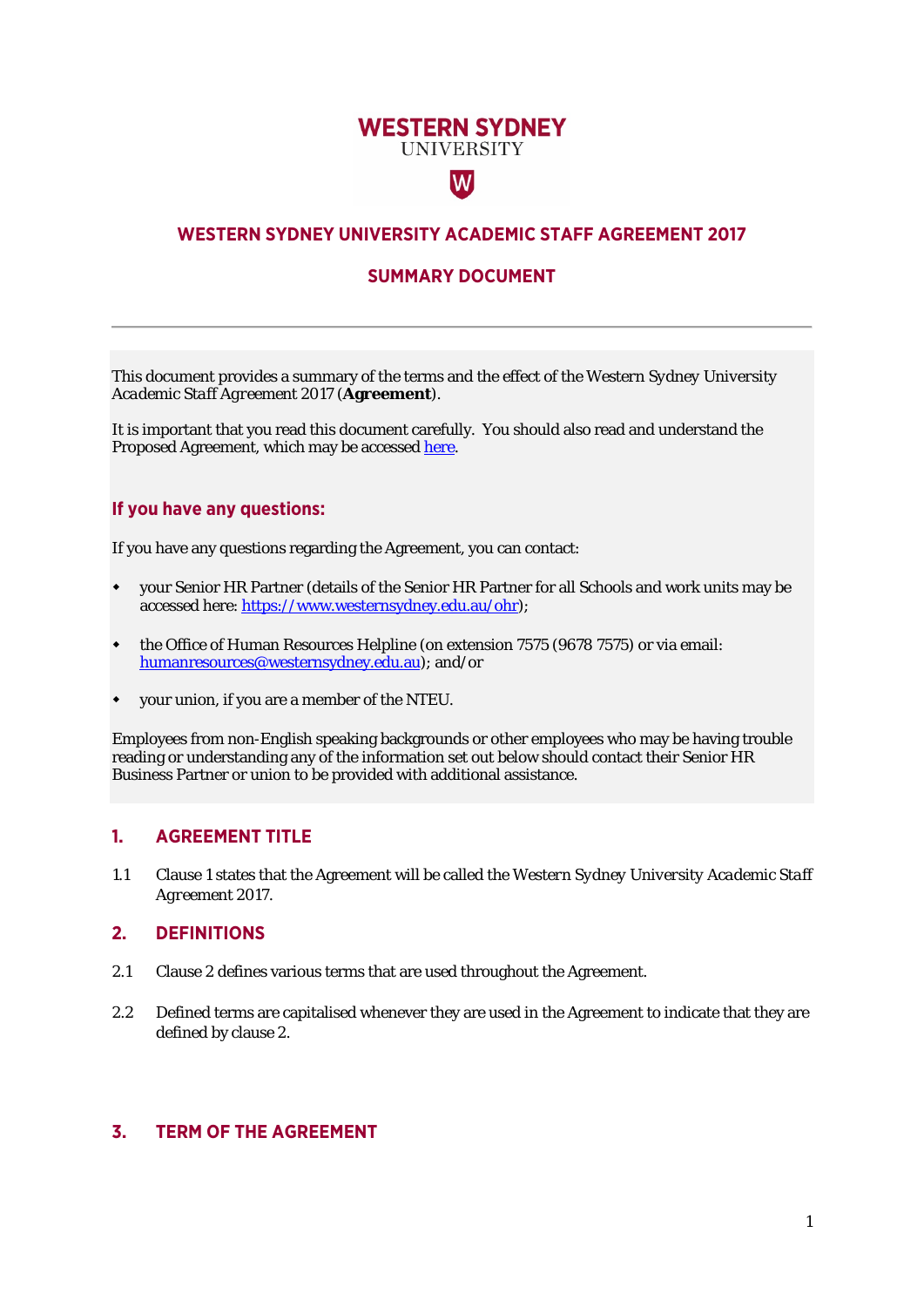3.1 Clause 3 states that the Agreement will commence 7 days after the date on which it is approved by the Fair Work Commission, and will remain in effect until its Nominal Expiry Date of 30 June 2021.

## **4. APPLICATION OF THE AGREEMENT**

- 4.1 Clause 4 outlines the categories of Employees who are not covered by the Agreement, namely:
	- (a) the Vice-Chancellor;
	- (b) Deputy Vice-Chancellors;
	- (c) Pro Vice-Chancellors;
	- (d) Deans; and
	- (e) Institute Directors or equivalent roles (determined by reference to total remuneration package).

## **5. COVERAGE OF THE AGREEMENT**

- 5.1 Clause 5 states that the Agreement will cover specified employees and the University.
- 5.2 It also states that the Agreement will cover the NTEU upon the union making an application for coverage to the Fair Work Commission.

### **6. RENEGOTIATION OF THE AGREEMENT**

- 6.1 Clause 6 outlines the preliminary steps that will be taken by the University and the NTEU to make arrangements for commencing renegotiation of the Agreement as it nears its nominal expiry date of 30 June 2021.
- 6.2 More specifically, the parties will meet no later than 3 months before the nominal expiry date to discuss and agree upon the arrangements.

### **7. INDIVIDUAL FLEXIBILITY ARRANGEMENTS**

- 7.1 Clause 7 states that the University and an employee can enter into an Individual Flexibility Arrangement (**IFA**) to vary certain aspects of the Agreement to meet the needs of the University and the employee, and explains how an IFA is made.
- 7.2 IFAs can be made in relation to:
	- (a) the purchase of an extra 4 weeks of annual leave per year; and
	- (a) the taking of extra leave without pay following the birth or adoption of a child.

### **8. IMPLEMENTATION COMMITTEE**

- 8.1 Clause 8 outlines the composition and role of the Implementation Committee, which is responsible for facilitating implementation of the Agreement by:
	- (a) being a forum for consultation on strategies to support implementation of the Agreement;
	- (b) considering reports required by various clauses of the Agreement; and
	- (c) monitoring, and advising on, the implementation of the Agreement.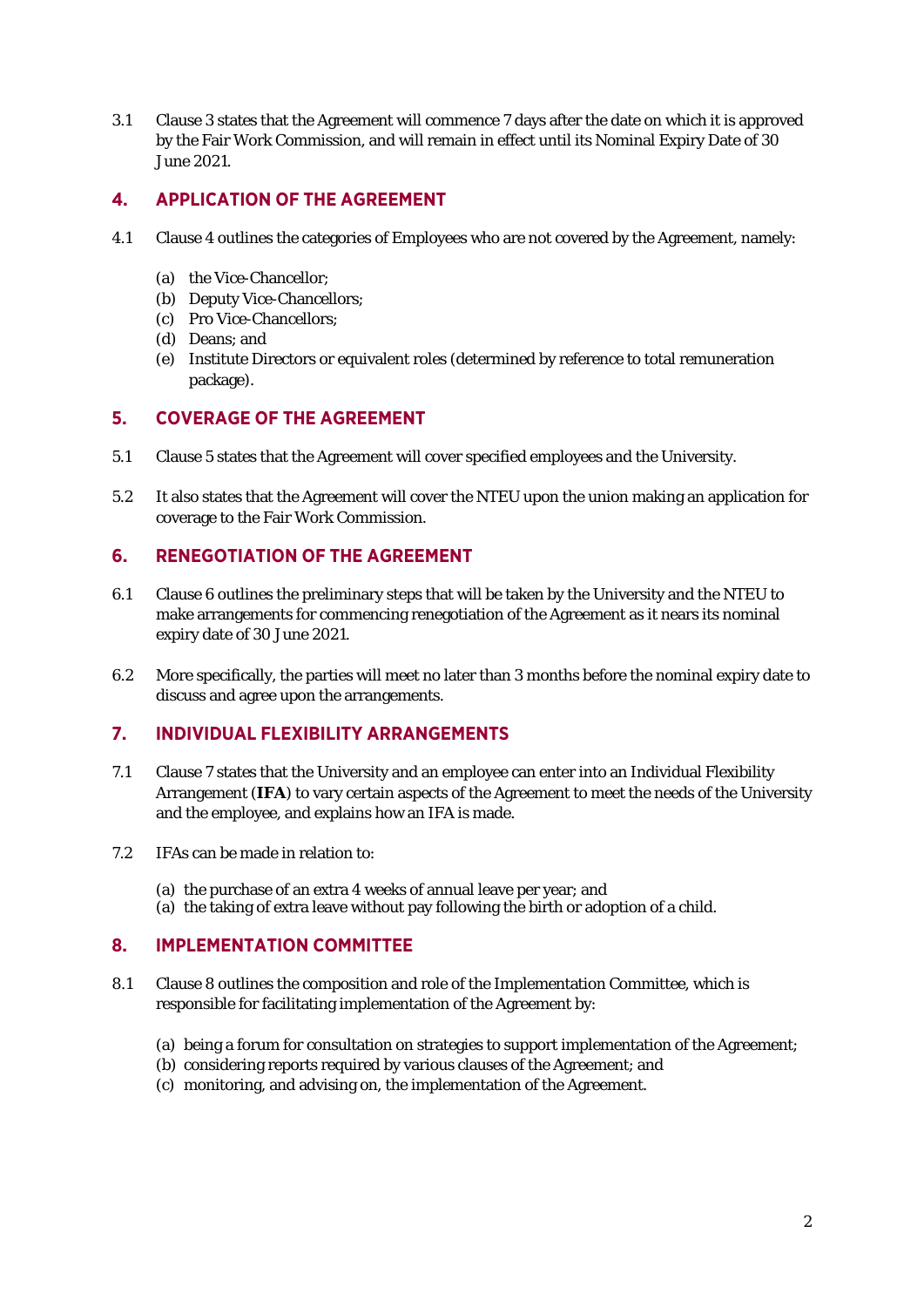## **9. AVAILABILITY OF THE AGREEMENT**

9.1 Clause 9 specifies how employees can access a copy of the Agreement.

## **10. NO EXTRA CLAIMS**

10.1 Clause 10 states that during the term of the Agreement, the parties will not pursue any further claims about matters covered by the Agreement unless the Agreement allows them to do so.

### **11. DISPUTE SETTLEMENT**

- 11.1 Clause 11 sets out the procedure for dealing with disputes about any matters arising under the Agreement and/or the National Employment Standards contained in the *Fair Work Act* 2009 (Cth).
- 11.2 One level of the pre-existing dispute settlement process namely the requirement to hold formal discussions with a Supervisor – has been removed. The basic framework for dispute settlement is now as follows:
	- (a) the employee and their supervisor hold informal discussions to attempt to resolve the dispute;
	- (b) if informal discussions do not resolve the dispute, the employee must issue a formal dispute notification to the head of the employee's work unit, which is followed by a dispute meeting; and
	- (c) if the formal dispute meeting does not resolve the dispute, the matter will be referred to the Fair Work Commission.
- 11.3 Disputes may be initiated by an employee, the NTEU, or the University.

### **12. TERMS OF ENGAGEMENT**

12.1 Clause 12 sets out the information that is provided to employees regarding the terms and conditions of their employment with the University, and also covers way in which salaries are paid.

## **13. PROBATION**

- 13.1 Clause 13 sets out the probationary process that will apply to ongoing and fixed-term employees who commence employment with the University on or after the date of commencement of the new Agreement. Existing employees who are on probation when the new Agreement comes into effect will continue to be covered by the probation process prescribed by the *University of Western Sydney Academic Staff Agreement 2014.*
- 13.2 The University may engage an ongoing or fixed-term employee subject to a probationary period of up to 2 years. Probation may be extended for a further period of up to 1 year in certain circumstances.
- 13.3 There is no longer a requirement for mid-point and end-point reviews to be conducted. Rather, the clause now provides that within 2 months of commencement (or otherwise as agreed), a supervisor will meet with an employee to participate in the career development, planning and review process. In addition, during the probationary period, the supervisor will meet with the employee at least quarterly to either confirm the employee's progress or identify any performance concerns as soon as possible.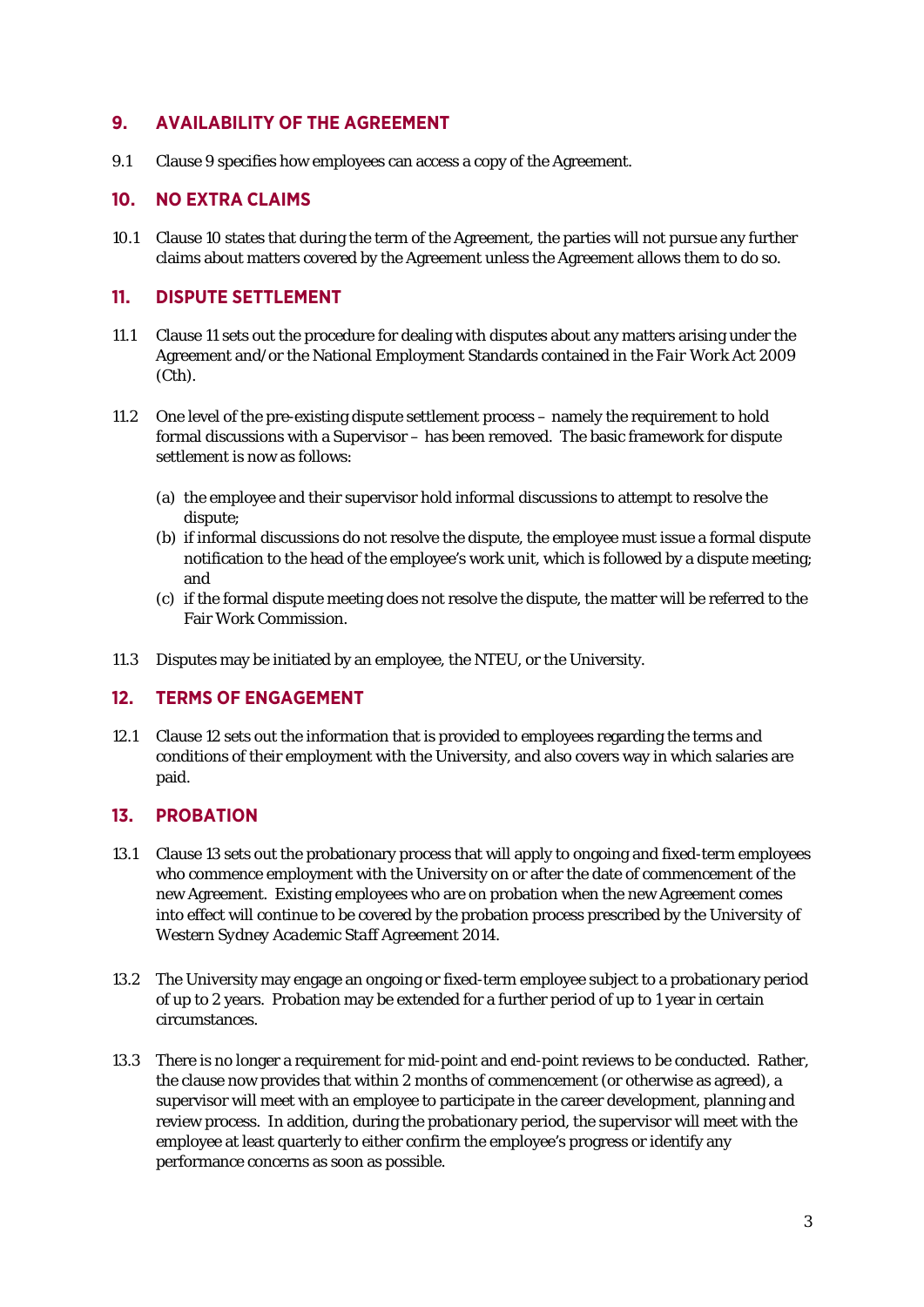- 13.4 Subject to compliance with the review process, a supervisor may recommend termination of employment after the employee has completed at least:
	- (a) 6 months' service; or
	- (b) if the concerns relate to the employee's teaching, 2 teaching periods during which the employee has been scheduled to teach.
- 13.5 The Probation Review Committee mechanism remains available to an employee in relation to whom termination of employment has been recommended.
- 13.6 If an employee's employment is terminated whilst they are on probation, they will be provided with 6 months' notice or payment in lieu.
- 13.7 Notwithstanding the probation process prescribed by the clause, a probationary employee's employment can be terminated at any time for serious misconduct or research misconduct, provided the employee is given an opportunity to respond to the allegations against them before a decision to terminate is made.

# **14. CATEGORIES OF EMPLOYMENT**

- 14.1 Clause 14 sets out the categories of employment in which employees can be engaged, namely ongoing, part-time, fixed-term, and casual.
- 14.2 The clause also outlines the limitations on the use of fixed-term employment, and prescribes the circumstances in which fixed-term employment may be used.
- 14.3 The clause prescribes the entitlements that will be provided to casual employees who are engaged on a regular and systematic basis, including:
	- (a) one payment of 1.5 hours upon completion of the University's online orientation program;
	- (b) paid attendance at any academic unit-level induction program employees may be required to attend, up to a maximum of 4 hours per teaching session;
	- (c) one payment of up to 4 hours upon providing evidence of successful completion of the University's mandatory online training relating to Work, Health and Safety, Privacy Awareness, and Equal Employment Opportunity;
	- (d) a technology allowance of \$50.00 per teaching session in prescribed circumstances; and
	- (e) the opportunity to apply for a Vice-Chancellor's Professional Development Scholarship, and the right to be nominated for the Vice-Chancellor's Excellence in Teaching Award.
- 14.4 There is no longer a category of employment for Teaching Focused Roles or Career Development Fellowships, however a new category of fixed-term employment has been created to allow casual employees to be converted to fixed-term employment under clause 15: *Conversion*.
- 14.5 In addition, the clause prescribes the transitional arrangements that will apply to employees engaged in Teaching Focused Roles or Career Development Fellowships at the date of commencement of the Agreement, namely:
	- (a) employees engaged in a fixed-term Teaching Focused Role will transition to a fixed-term mainstream academic position at their current level of appointment;
	- (b) employees engaged in an ongoing Teaching Focused Role will transition to an ongoing mainstream academic position at their current level of appointment; and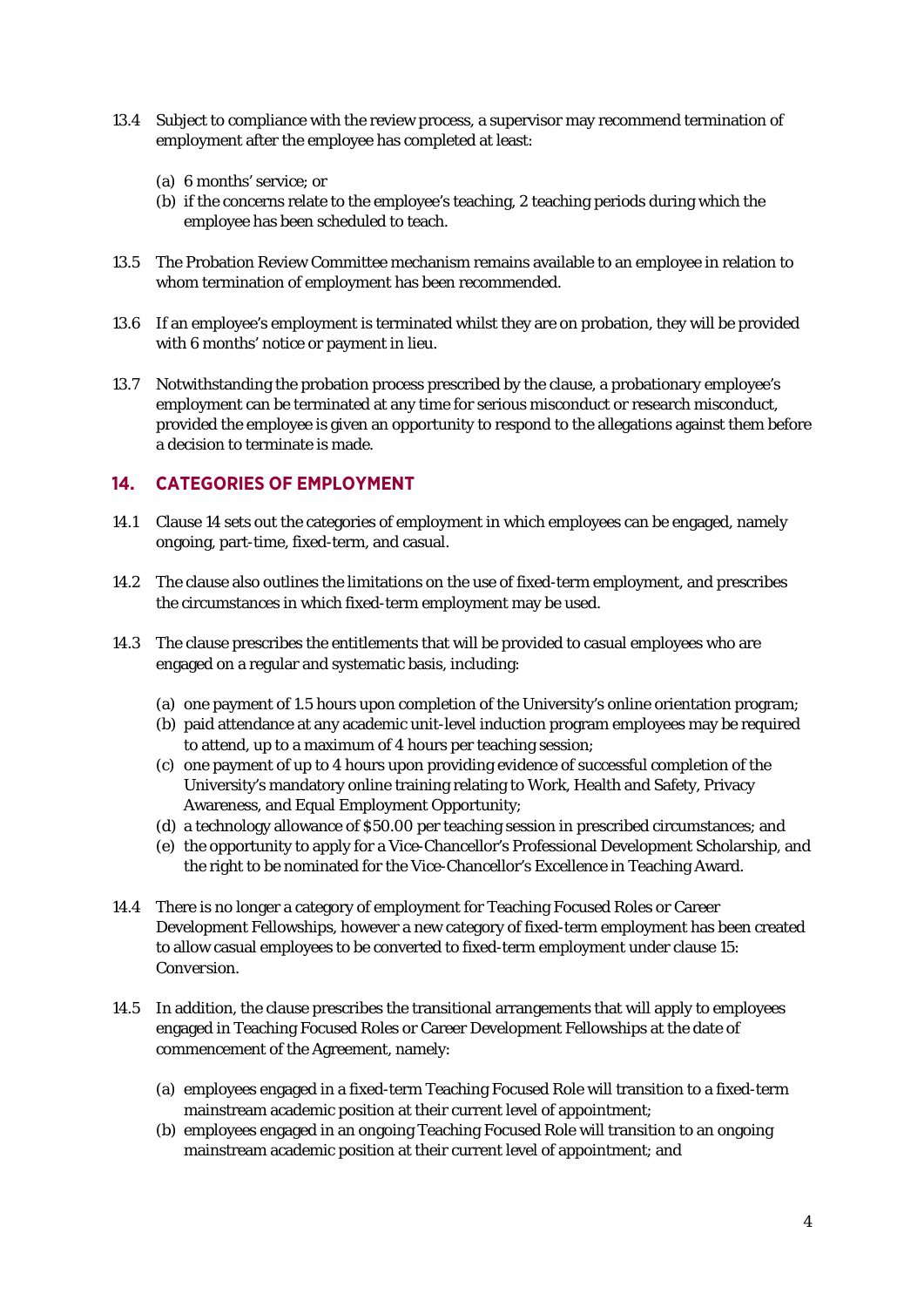(c) employees engaged in a Career Development Fellowship at the date of commencement of the Agreement will work out the balance of their appointment and will not be transitioned, but may apply for conversion to an ongoing mainstream academic position at the end of their fixed term in accordance with clause 15: *Conversion*.

The workload allocation for transitioning employees in Teaching Focused Roles will be determined in accordance with clause 23: *Academic Workloads*.

# **15. CONVERSION**

- 15.1 Clause 15 is a new clause that combines the various conversion provisions for different categories of employees.
- 15.2 The clause describes how certain fixed-term employees can apply for conversion to ongoing employment, and how employees in fixed-term Contract Research roles can apply for conversion to ongoing funding contingent employment.
- 15.3 The clause also introduces a new mechanism that allows eligible casual employees to apply for conversion to fixed-term employment for a period of 2 years, at the end of which employees can apply for conversion to ongoing employment, and will be converted, if they meet certain specified criteria.
- 15.4 Similarly, employees who are engaged in a fixed-term Teaching Focused Role or Career Development Fellowship at the date of commencement of the Agreement will also be able to apply for conversion to ongoing employment at the end of their fixed term, and will be converted, if they meet certain specified criteria.

# **16. ABORIGINAL AND TORRES STRAIT ISLANDER PEOPLES EMPLOYMENT**

- 16.1 Clause 16 states the University's commitment to Aboriginal and Torres Strait Islander Peoples employment, and outlines the framework for the associated Employment Strategy and supporting Consultative Committee.
- 16.2 Amongst other things, the Employment Strategy will incorporate employment initiatives with the objective of the University employing 71 Aboriginal and Torres Strait Islander Peoples Employees (excluding trainees) by the nominal expiry date.

# **17. PAY RATES**

- 17.1 Clause 17 sets out the salary increases that will take place during the term of the Agreement. More specifically, salaries will be increased by:
	- (a) 0.1% effective the first full pay period after the Agreement commences;
	- (b) 2% effective from the first full pay period in March 2018;
	- (c) 2% effective from the first full pay period in March 2019;
	- (d) 2% effective from the first full pay period in March 2020; and
	- (e) 2% effective from the first full pay period in March 2021.
- 17.2 In addition, full-time employees will receive a one-off gross payment of \$500 (pro rata for parttime and casual employees):
	- (a) in the last full pay period of 2017; and
	- (b) in the last full pay period of 2020.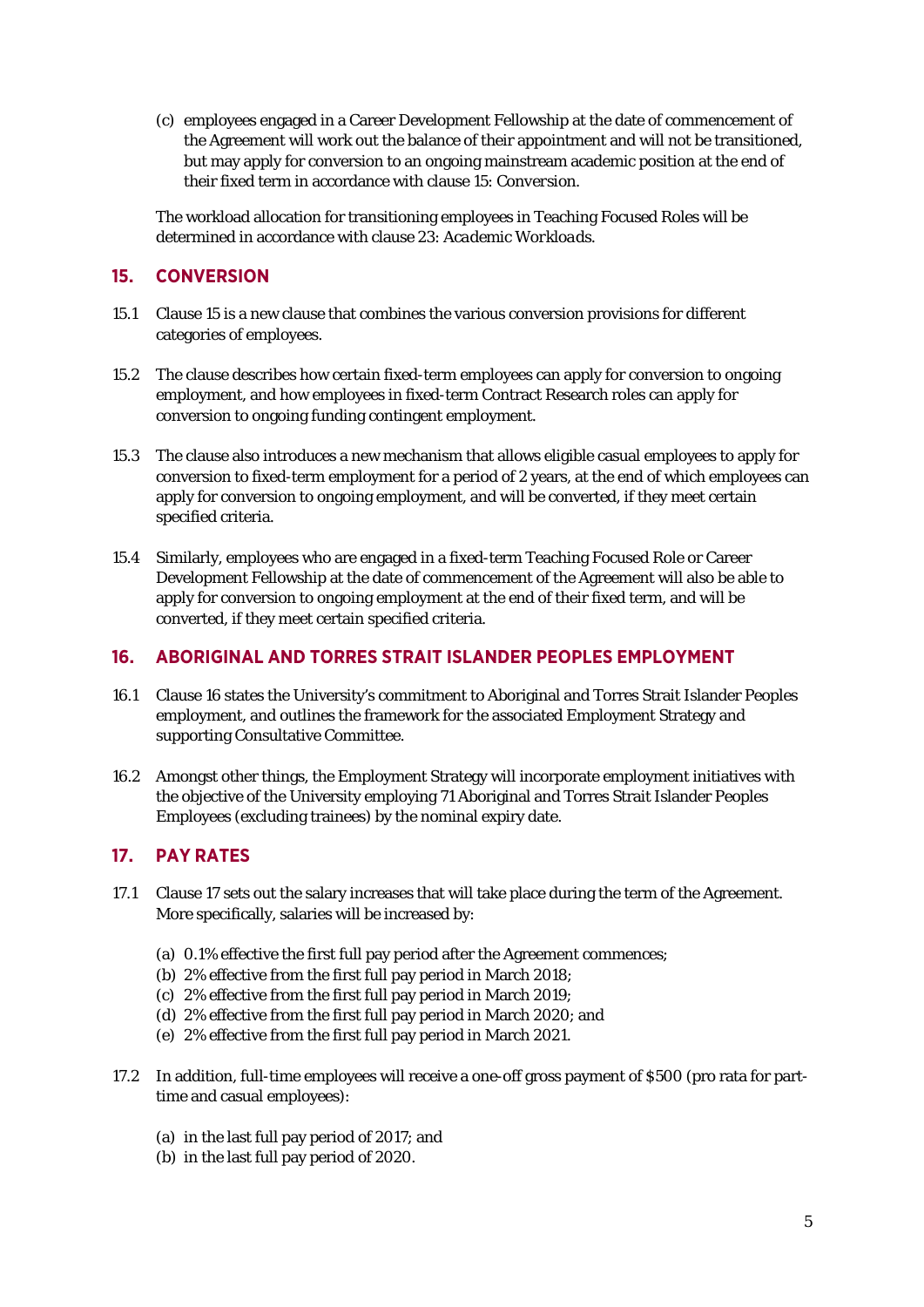- 17.3 Salary rates for full-time employees are set out in Schedule 1 to the Agreement.
- 17.4 Incremental progression through salary levels may be withheld in cases of unsatisfactory performance, misconduct or serious misconduct, or research misconduct.

#### **18. SUPERANNUATION**

- 18.1 Clause 18 prescribes superannuation entitlements of ongoing and fixed-term employees.
- 18.2 The University has now extended the entitlement to 17% employer superannuation contributions to fixed-term employees as follows:
	- (a) if an employee is on a first fixed-term contract of 12 months or more, 17% contributions will be made from the date of commencement; and
	- (b) if an employee is on a second or subsequent fixed-term contract that commenced immediately after expiry of the previous contract, 17% contributions will be made from the 12-month anniversary of the date of commencement.
- 18.3 From 1 January 2019, the University will make 17% employer superannuation contributions for all fixed-term employees regardless of the length of their contract.

#### **19. SALARY PACKAGING**

- 19.1 Clause 19 deals with the availability of salary packaging for ongoing and fixed-term employees, which must be consistent with the University's *Salary Packaging Guide*.
- 19.2 A salary packaging agreement can now be terminated by either the employee or the University by providing 4 weeks' (rather than 8 weeks') written notice to the other party.

#### **20. ANNUAL LEAVE LOADING**

- 20.1 Clause 20 outlines the annual leave loading entitlements of ongoing and fixed-term employees.
- 20.2 The annual leave loading payable is 17.5% of 4 weeks of an employee's base rate of pay for each full year worked, but will not exceed the loading applicable to level B, step 3 as set out in Schedule 1 to the Agreement.

# **21. CAR KILOMETRE ALLOWANCE AND JOURNEYS REQUIRING TEMPORARY RESIDENCE**

- 21.1 Clause 21 outlines the circumstances in which a car kilometre allowance will be payable, and also covers the payment of expenses when an employee is directed to work away from their nominated work location and has approval to occupy a temporary residence.
- 21.2 The clause also states that a casual employee's nominated work location will be recorded on their casual employment authority, to assist casual staff with claiming the car kilometre allowance.

### **22. UNIVERSITY AND ACADEMIC UNIT WORK PLAN COMMITTEES**

22.1 Clause 22 sets out the composition and role of the University and Academic Unit Work Plan Committees.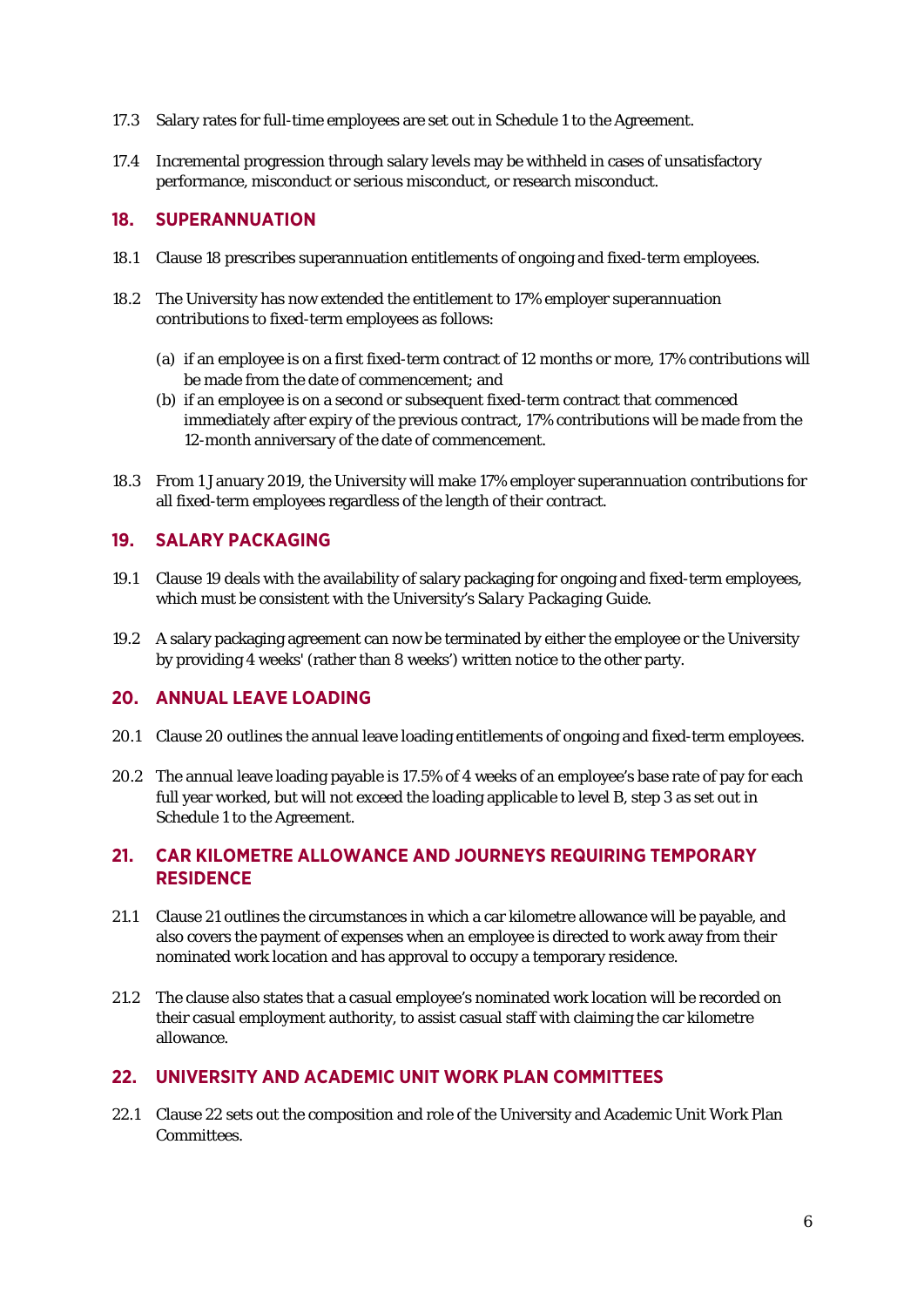22.2 Both Committees have the ability to deal with disputes about workload allocation under clause 23: *Academic Workloads*, in certain specified circumstances.

# **23. ACADEMIC WORKLOADS**

- 23.1 Clause 23 describes how workloads are determined for academic staff other than casual employees, research only employees, and employees who are expressly exempted from the clause due to their particular circumstances.
- 23.2 The clause outlines the principles for teaching allocations, including:
	- (a) an upper limit of 50 EFTSL over the course of a calendar year, in regards to small group teaching; or
	- (b) a limit on weekly teaching allocations of 13 hours, although higher allocations may be required in certain specified circumstances; and
	- (c) an upper limit on marking of 135 students per teaching session, with an employee being eligible for marking relief if this limit is exceeded.
- 23.3 The major areas of academic work continue to be as follows:
	- (a) teaching;
	- (b) research and development;
	- (c) administration and governance; and
	- (d) approved service to the community.
- 23.4 Disputes about workload allocation will be dealt with as follows:
	- (a) in the first instance, the dispute will be referred to the relevant Academic Unit Work Plan Committee for determination, unless the dispute is too significant to be handled by that Committee;
	- (b) if the dispute is too significant to be handled by the Academic Unit Work Plan Committee, or the dispute cannot be resolved by that Committee, the matter will be referred to the head of the employee's academic unit for determination; and
	- (c) if the matter remains unresolved, either the employee or the head of the employee's academic unit may refer the matter to the University Work Plan Committee, which will make a binding determination that cannot be appealed or disputed further.

## **24. ACADEMIC CAREER DEVELOPMENT, PLANNING, AND REVIEW**

- 24.1 Clause 24 outlines the academic career development, planning, and review process.
- 24.2 The clause now allows the evaluative data regarding an employee's teaching and unit-related activities, and research activities, to be accessible to the head of the employee's academic unit as well as the employee's supervisor. Student evaluation data cannot, however, be used as the sole measure of an employee's teaching.

#### **25. FLEXIBLE WORK PROVISIONS**

25.1 Clause 25 provides an overview of the flexible work provisions contained in the Agreement to assist employees with identifying their entitlements.

### **26. RIGHT TO REQUEST FLEXIBLE WORKING ARRANGEMENTS**

26.1 Clause 26 outlines: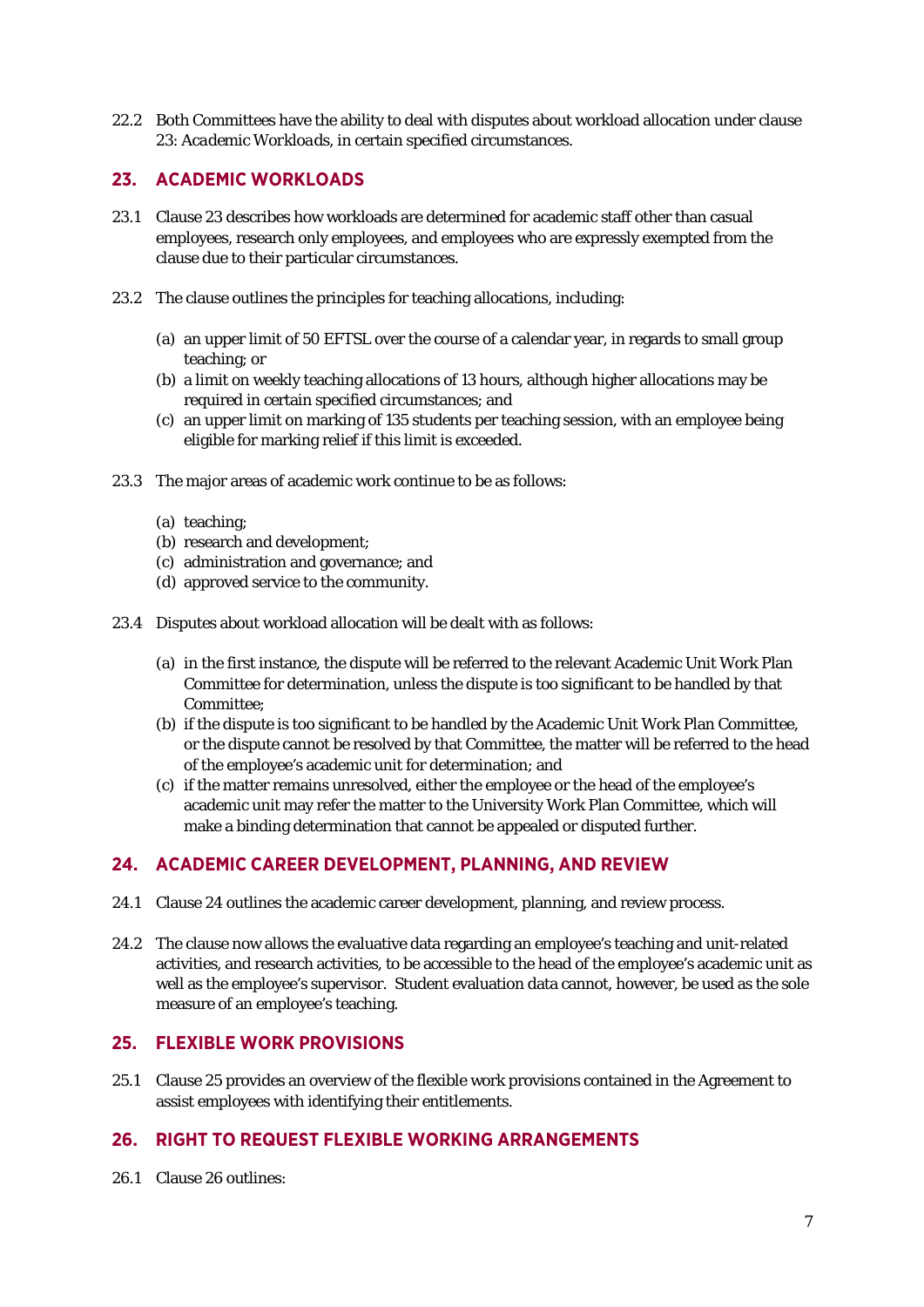- (a) the circumstances in which eligible employees can request flexible working arrangements;
- (b) examples of the types of arrangements that may be put in place;
- (c) how a request for flexible working arrangements may be made; and
- (d) the grounds on which the University may decline a request.

### **27. ANNUAL LEAVE**

27.1 Clause 27 deals with the accrual, and taking, of annual leave by ongoing and fixed-term employees.

### **28. CHRISTMAS AND NEW YEAR SHUTDOWN**

- 28.1 Clause 28 is a new clause, which states that the University may shut down over the Christmas and New Year period. If this occurs, the University:
	- (a) will grant 2 concessional days during the shutdown period;
	- (b) will allocate 1 day in lieu of the Bank Holiday; and
	- (c) may direct employees to take up to 4 days of annual leave on working days other than concessional days and public holidays.
- 28.2 An employee may elect to take accrued long service leave, or leave without pay instead of annual leave during the shutdown.
- 28.3 An employee who has exhausted all their accrued leave entitlements may, in exceptional circumstances, apply for leave in advance to cover mandated leave dates.

### **29. LONG SERVICE LEAVE**

29.1 Clause 29 deals with the accrual, and taking, of long service leave.

### **30. PERSONAL LEAVE**

- 30.1 Clause 30 deals with the accrual, and taking, of personal leave by ongoing and fixed-term employees.
- 30.2 Employees are provided with 6 days of paid personal leave per calendar year, and may also use their accrued sick leave entitlement for personal leave purposes. The previous limitation on being able to use a maximum of 10 days' sick leave for such purposes has been removed.

### **31. SICK LEAVE**

- 31.1 Clause 31 deals with the accrual, and taking, of sick leave by ongoing and fixed-term employees.
- 31.2 The clause now allows employees to supply a medical certificate from a pharmacist as well as a registered health practitioner.

### **32. PARENTAL LEAVE**

32.1 Clause 32 deals with the accrual, and taking, of parental leave, which includes maternity leave, adoption leave, foster parent leave, and partner leave. It also deals with returning to work after maternity or adoption leave.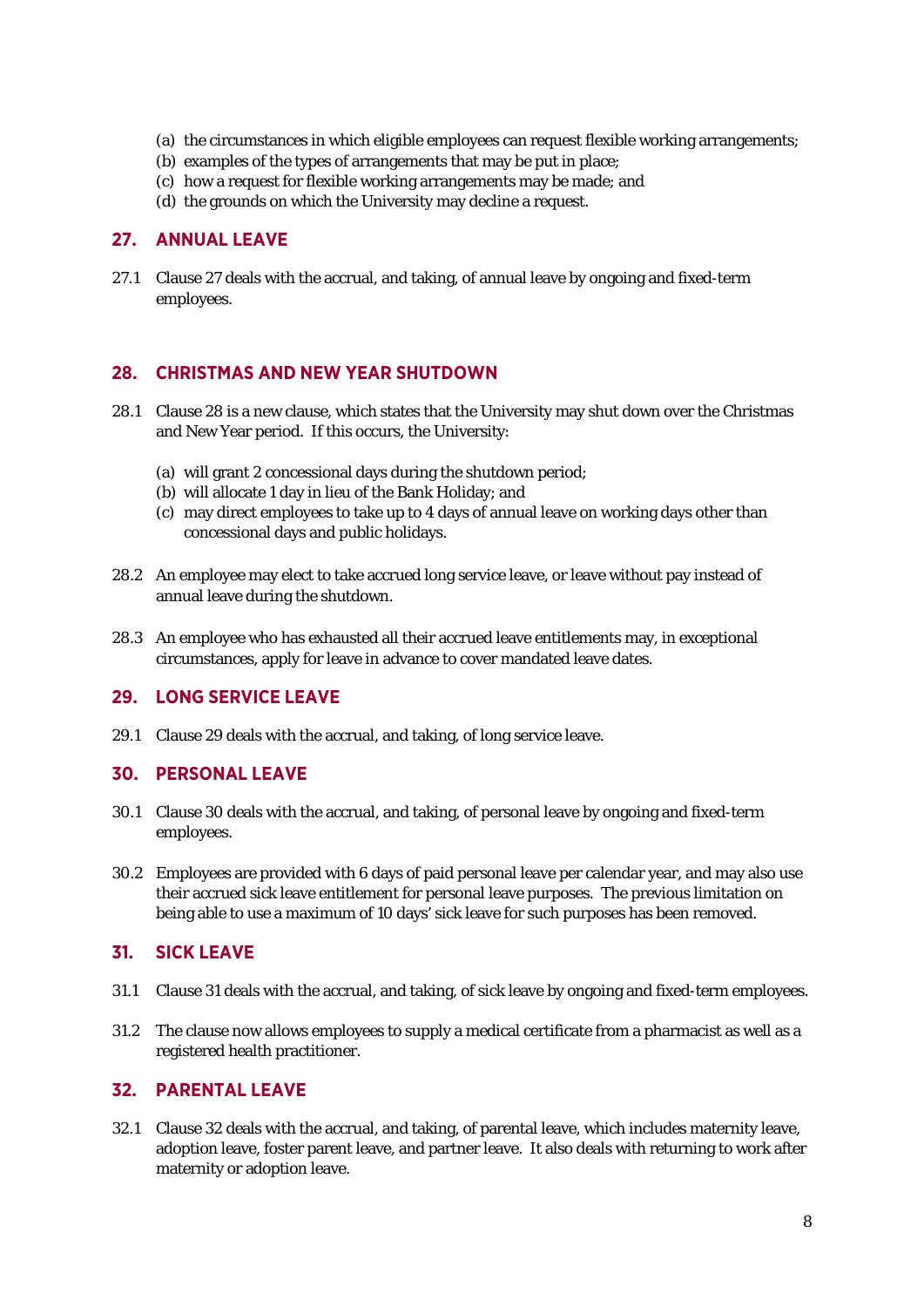- 32.2 An additional 6 weeks' paid partner leave is now available to ongoing or fixed-term employees with at least 1 year of continuous paid service if they become the primary carer of their child, but are not entitled to paid maternity or adoption leave. Any such partner leave must be taken within 12 months of the birth or adoption of the child.
- 32.3 The clause also now states that where both parents are employed by the University, the maximum period of unpaid parental leave that may be accessed by both employees is 24 months. In addition, any period of unpaid parental leave taken by one parent will be taken into account in assessing the other parent's application for unpaid parental leave.
- 32.4 The entitlement to phased return to work after maternity or adoption leave has been increased from 30 to 40 weeks.

### **33. JURY DUTY AND WITNESSES**

33.1 Clause 33 deals with circumstances in which an ongoing or fixed-term employee is required to attend court for jury duty, or as a witness.

## **34. AUSTRALIAN DEFENCE FORCE RESERVES TRAINING LEAVE**

34.1 Clause 34 deals with the provision of leave to ongoing or fixed-term employees who serve in the Australian Defence Force Reserves.

## **35. EMERGENCY SERVICES CALLOUT LEAVE**

35.1 Clause 35 deals with the provision of leave to employees who are a member of an accredited voluntary Emergency Services organisation and provide assistance during an emergency declared by authority of the *State Emergency Service Act* 1989 (NSW).

### **36. LEAVE WITHOUT PAY**

- 36.1 Clause 36 deals with the provision of leave without pay to ongoing and fixed-term employees.
- 36.2 The clause now enables an employee to apply for leave without pay for any purpose that is not specifically prohibited by the clause.

### **37. DOMESTIC AND FAMILY VIOLENCE**

- 37.1 Clause 37 was previously entitled "Domestic Violence Leave."
- 37.2 The clause now contains a definition of "domestic and family violence," and outlines examples of the types of behaviour that may fall within the definition.
- 37.3 The clause also states that the University will not take adverse action against an employee if their attendance and/or performance are affected by domestic and family violence.
- 37.4 The clause introduces a specific entitlement to 10 days per year of paid domestic and family violence leave, which may be taken for certain specified purposes. An employee may also request additional paid leave. The notice and evidence requirements for taking such leave are outlined in the clause.
- 37.5 The clause also expresses the University's commitment to supporting employees who are experiencing domestic and family violence, and contains examples of the types of support that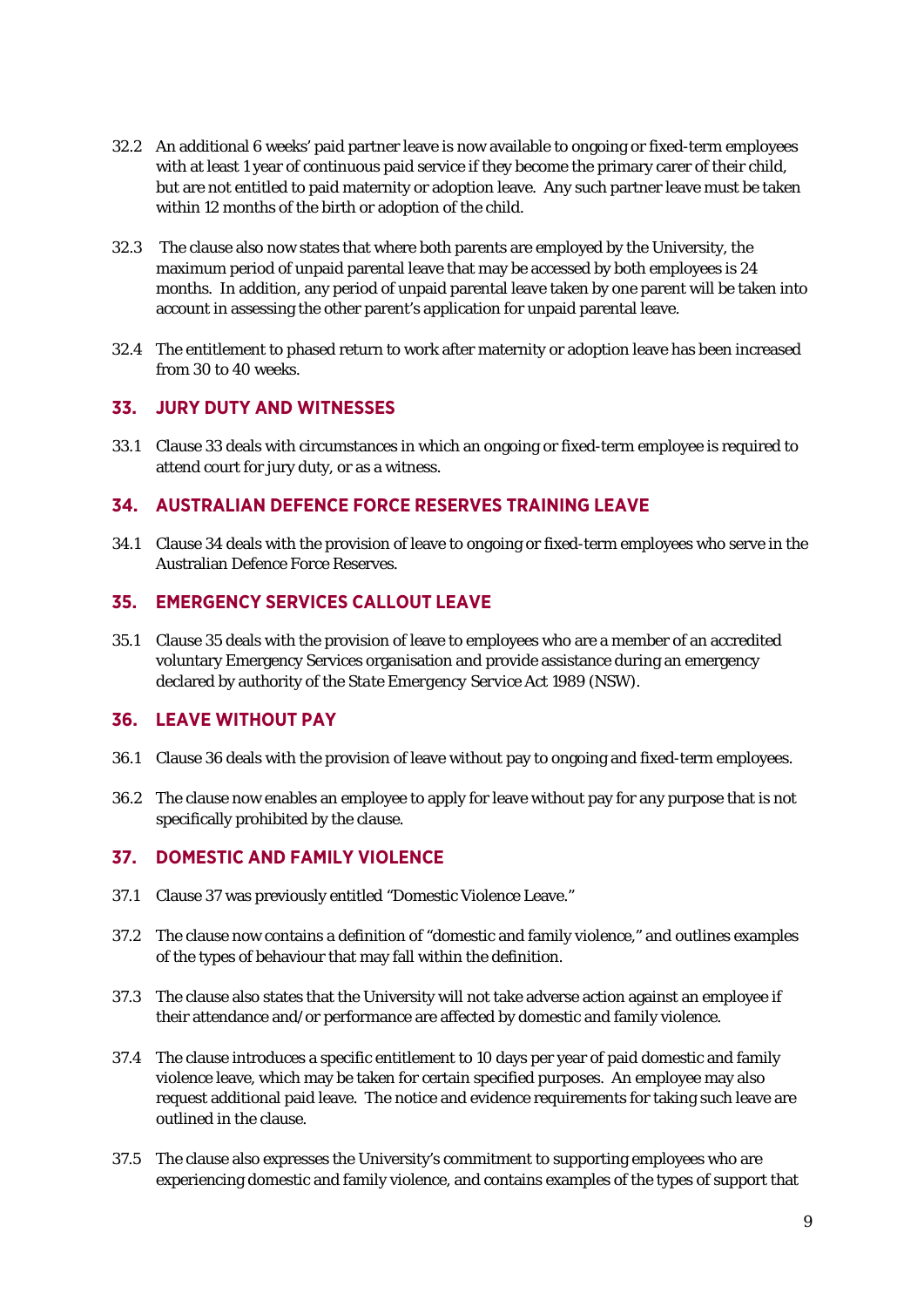may be provided. Specific support will, however, continue to be determined on a case by case basis.

37.6 Lastly, the clause clarifies that an employee who is providing support to another person who is experiencing domestic and family violence may utilise leave without pay and/or apply for personal leave or witness leave, as appropriate.

### **38. PUBLIC HOLIDAYS**

38.1 Clause 38 outlines the paid public holidays to which ongoing and fixed-term employees are entitled.

### **39. JOB SECURITY**

- 39.1 Clause 39 deals with job security, and states that over the nominal term of the Agreement, the University will seek to minimise retrenchments where possible, and not increase casual employment at the expense of ongoing employment.
- 39.2 The clause also states that the University will advertise all level A positions internally in the first instance, with casual Employees being eligible to apply for such positions if they have been employed by the University for at least 2 teaching sessions in the 24 months prior to the position being advertised.
- 39.3 Lastly, the clause outlines the University's commitment to appointing at least 30 employees to ongoing positions, and 30 employees to fixed-term positions over the nominal term of the Agreement, in accordance with the casual/CDF/TFR conversion and internal advertisement provisions contained in the Agreement.

### **40. ORGANISATIONAL CHANGE**

- 40.1 Clause 40 outlines the process to be followed in the event of organisational change.
- 40.2 This clause now includes provisions in relation to outsourcing, which were previously in the job security and outsourcing clause.
- 40.3 The content of the clause has been grouped to reflect the different aspects of, and stages in, the organisational change process, however the overall process remains substantively unchanged.
- 40.4 The clause includes a new post-implementation review to assess implemented change as against the rationale and expected outcomes detailed in the change plan. The University may, in some circumstances, determine that such a review is not appropriate but if it does so, reasons will need to be provided.

### **41. REDEPLOYMENT AND REDUNDANCY**

- 41.1 Clause 41 deals with redeployment and redundancy in the event of organisational change.
- 41.2 The clause now prescribes a specific process that applies to employees who are on secondment when their substantive position is discontinued.

# **42. MANAGING ILL HEALTH OR INJURY**

42.1 Clause 42 states that the University may require an employee to undergo an independent medical examination if the Executive Director, Human Resources reasonably considers that: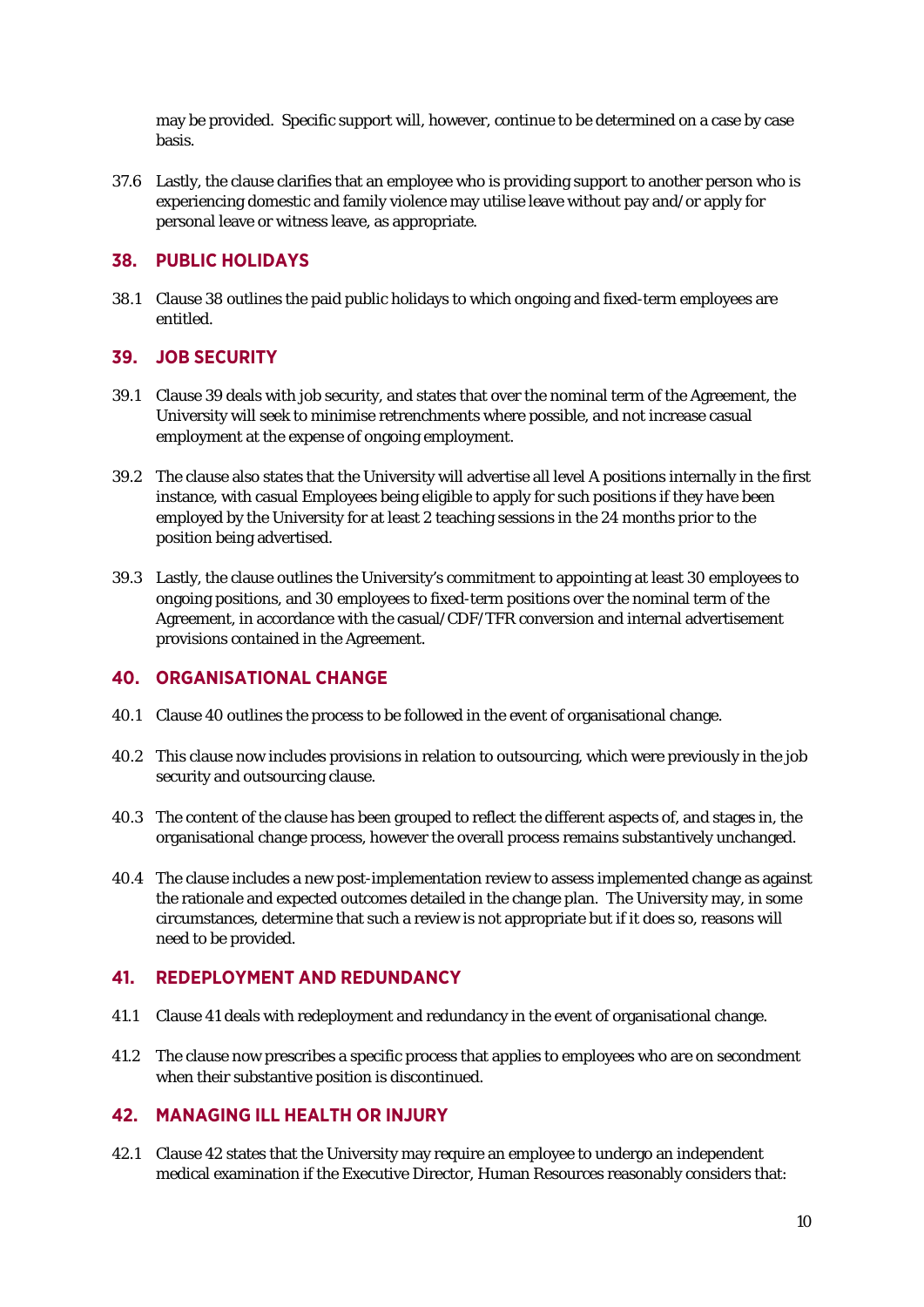- (a) the employee's ability to perform or resume their duties is in doubt because of the employee's illness or injury, and it is unclear whether the employee will be able to perform or resume their duties within a reasonable time; or
- (b) the health, safety, or welfare of the employee and/or other employees and/or students may be at risk of being adversely affected by the employee's illness or injury.

The process for managing such circumstances is outlined in the clause.

42.2 In addition, the clause now provides that if an employee elects to undergo a second medical examination, the University will provide the employee with the names of 2 independent medical practitioners or specialists from which to choose.

### **43. UNSATISFACTORY PERFORMANCE**

- 43.1 Clause 43 outlines the process for managing unsatisfactory performance, which occurs when an employee has, over a reasonable period of time, failed to meet the standard of performance expected for the employee's position, having regard to the employee's level and duties, and any mitigating factors.
- 43.2 Existing Employees who are being managed for unsatisfactory performance when the new Agreement comes into effect will continue to be covered by the unsatisfactory performance process prescribed by the *University of Western Sydney Academic Staff Agreement 2014*.
- 43.3 An outline of the new process for dealing with unsatisfactory performance is as follows:
	- (a) informal counselling;
	- (b) performance improvement plan; and
	- (c) review of performance as against improvement plan.
- 43.4 If termination of employment for unsatisfactory performance is recommended, an employee may choose to have the matter referred to an Unsatisfactory Performance Review Committee before the final determination is made.

### **44. MISCONDUCT OR SERIOUS MISCONDUCT**

- 44.1 Clause 44 contains the process for dealing with alleged misconduct or serious misconduct. It applies to all employees other than casual employees and employees serving a probationary period.
- 44.2 Existing employees who are subject to a misconduct or serious misconduct process when the new Agreement comes into effect will continue to be covered by the misconduct or serious misconduct process prescribed by the *University of Western Sydney Academic Staff Agreement 2014*.
- 44.3 The definition of "serious misconduct" has now been changed to more closely align with the definition contained in the *Fair Work Regulations 2000 (Cth).*

### **45. RESEARCH MISCONDUCT**

45.1 Clause 45 contains the process for dealing with research misconduct. It applies to all employees other than casual employees and employees serving a probationary period.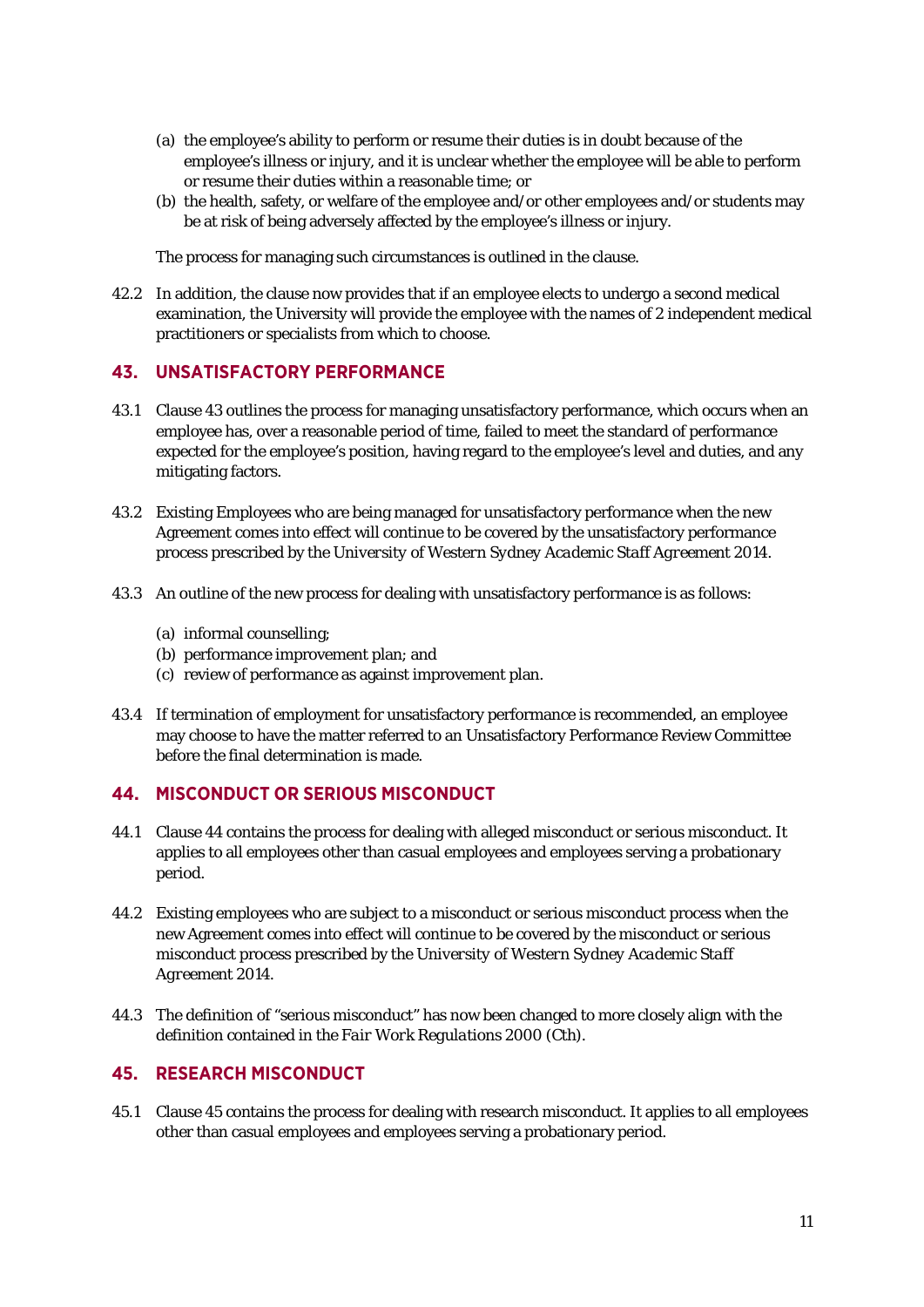- 45.2 Existing employees who are subject to a research misconduct process when the new Agreement comes into effect will continue to be covered by the misconduct or serious misconduct process prescribed by the *University of Western Sydney Academic Staff Agreement 2014*.
- 45.3 The referable instrument for considering an alleged breach or alleged research misconduct (as defined in the clause) has been amended to a single Code, the University's *Research Code of Practice*.

### **46. TERMINATION OF EMPLOYMENT**

- 46.1 Clause 46 prescribes the length of notice the University must provide when terminating the employment of fixed-term or casual employees.
- 46.2 The clause also prescribes the length of notice that all employees, including casuals, must provide to the University if they wish to resign from their employment with the University.
- 46.3 Casual employees are now entitled to 2 weeks' notice of termination, or payment in lieu. Similarly, casual employees will be required to give the University 2 weeks' notice of resignation.
- 46.4 If an employee's employment terminates for any reason, the University will be entitled to deduct any money owing by the employee to the University from any money the University owes to the employee (for example, the employee's final pay), except for money owed in lieu of annual leave or annual leave loading.

## **47. FIXED-TERM EMPLOYEES SEVERANCE PAY**

47.1 Clause 47 prescribes the severance pay to which fixed-term employees are entitled if their employment with the University ceases.

#### **48. ABANDONMENT OF EMPLOYMENT**

- 48.1 Clause 48 outlines the steps to be taken by the University if an ongoing or fixed-term employee abandons their employment.
- 48.2 The clause may be used if an employee is absent from work for a continuous period of at least 5 working days without approval or apparent good cause.

### **49. WORK HEALTH AND SAFETY, AND FIRST AID**

- 49.1 Clause 49 relates to the provision of a safe and healthy workplace in accordance with the University's obligations under the *Work Health and Safety Act 2011 (NSW)*, and employee representation by a health and safety representative.
- 49.2 It also prescribes the payment of a First Aid Allowance to employees who are appointed as being responsible for the maintenance of first aid facilities, injury records, and the provision of first aid to other employees and students.

### **50. COMPENSATION FOR LOSS OR DAMAGE TO PERSONAL PROPERTY**

50.1 Clause 50 deals with the payment of compensation to an employee if their personal property is damaged due to: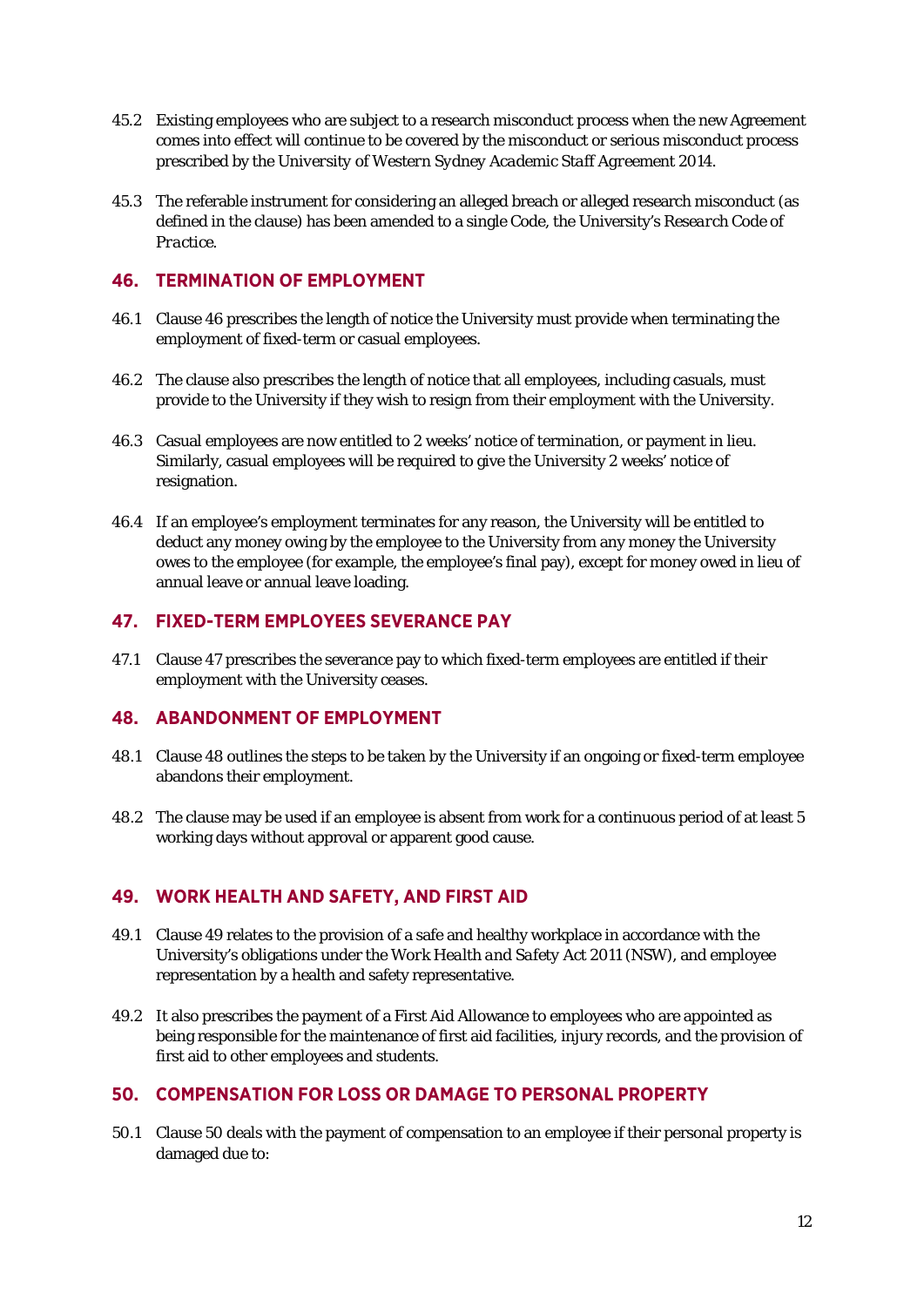- (a) the negligence of the University or another employee (or both) in performing their duties;
- (b) a defect in the University's materials or equipment; or
- (c) an employee protecting or attempting to protect the University's property from loss or damage.

#### **51. EMPLOYEE REPRESENTATION**

51.1 Clause 51 states that if an employee requires assistance about their employment conditions, they can nominate a representative (who may be an official of the CPSU or NTEU) to assist them.

#### **52. UNION REPRESENTATION**

- 52.1 Clause 52 relates to:
	- (a) the provision of office space, noticeboards, and other facilities to the NTEU, subject to the union paying associated costs in certain circumstances;
	- (b) the entitlement of the NTEU to hold member meetings, and the circumstances in which this can occur;
	- (c) the provision of industrial relations training leave to accredited employee union representatives;
	- (d) the provision of NTEU information packs at orientation sessions for new staff;
	- (e) the provision of 50% time release to each the NTEU Branch President; and
	- (f) payroll deductions.

### **53. PAY AND CAREER EQUITY**

- 53.1 Clause 53 states the University's commitment to merit-based recruitment, and pay and career equity for employees.
- 53.2 The clause also commits the University to:
	- (a) providing the annual Workplace Gender Equality Agency (or equivalent) report to the Implementation Committee and all employees;
	- (b) implementing and monitoring procedures and strategies to overcome obstacles to career progression for women and other EEO target groups; and
	- (c) working towards achieving gender balance on University-level committees, and all committees relating to University governance.

### **54. DIGNITY AND RESPECT AT WORK**

- 54.1 Clause 54 deals with expected standards of behaviour in the workplace, and states that the University and its employees will work actively towards preventing and eliminating unlawful discrimination, harassment, vilification, victimisation, and bullying in employment at the University.
- 54.2 The clause also contains a definition of "bullying," and an associated definition of "unreasonable behaviour."
- 54.3 In addition, the clause places a responsibility on managers and supervisors to take all reasonable steps to ensure that:
	- (a) instances of workplace bullying, harassment, or discrimination are dealt with immediately according to University policy; and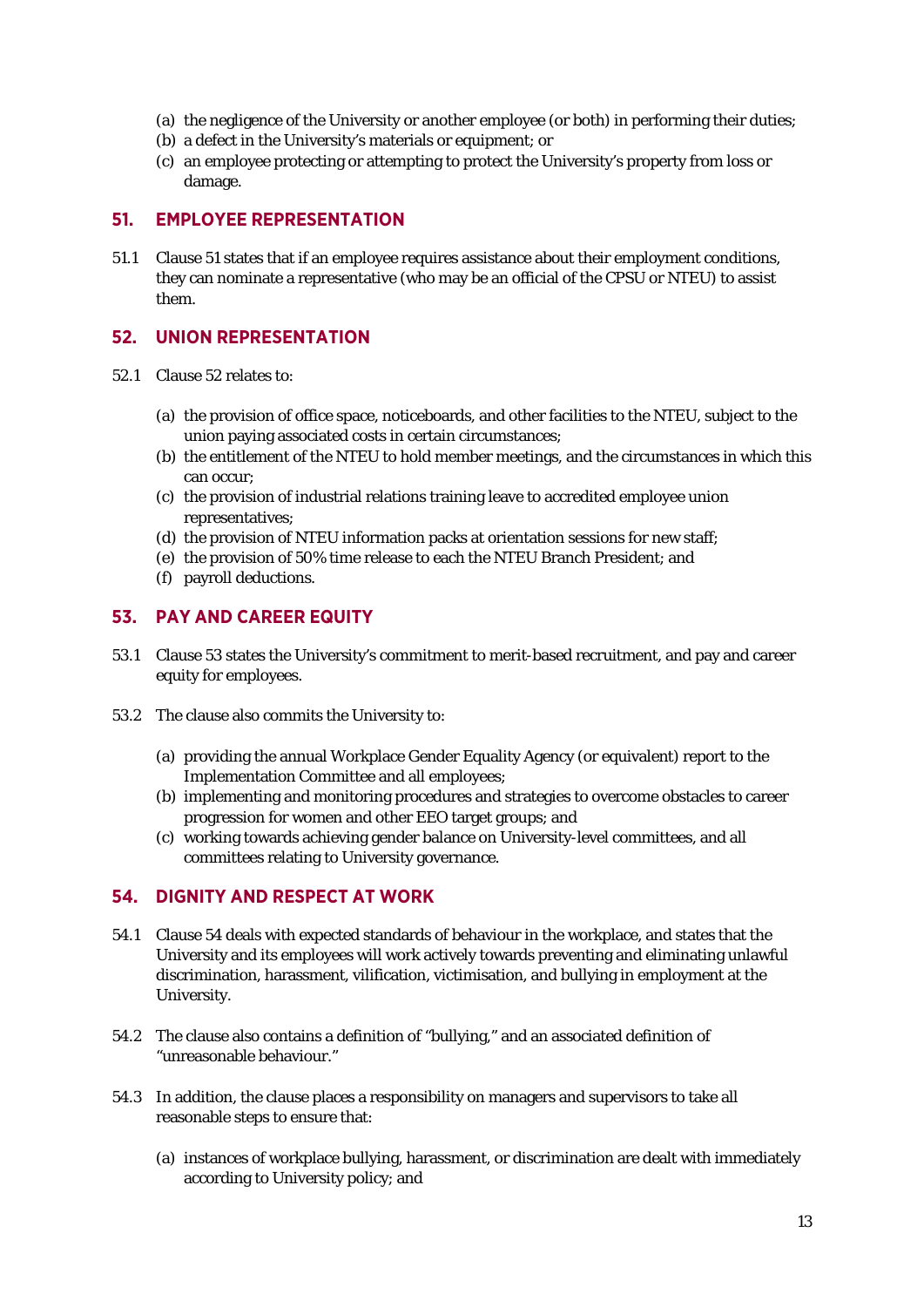(b) employees understand that such behaviours will not be tolerated, and will be addressed through disciplinary procedures.

### **55. PERSONAL REPORTS**

55.1 Clause 55 outlines the circumstances in which an adverse report may be placed on an employee's personnel file.

#### **56. INTELLECTUAL FREEDOM**

56.1 Clause 56 deals with the protection and promotion of intellectual freedom within the University, and outlines the rights of employees in this regard.

### **57. INTELLECTUAL PROPERTY**

- 57.1 Clause 57 deals with the development and maintenance of a policy relating to intellectual property, and in particular, the participation of employees in the ownership and use of any intellectual property that they may create.
- 57.2 The clause now requires the policy to address, amongst other things, the recognition of the moral rights of:
	- (a) employees who are authors; and
	- (b) Aboriginal and Torres Strait Islander Peoples employees in relation to indigenous and traditional knowledge.

#### **58. POLICY**

58.1 Clause 58 provides employees and the unions with an opportunity to comment on any new policy or guideline that affects working conditions prior to finalisation.

### **59. CHANGES TO REGULAR ROSTER OR ORDINARY HOURS OF WORK**

59.1 Clause 59 prescribes the consultation process that will occur if the changes to regular roster or ordinary hours of work are proposed. This consultation term is required by the *Fair Work Act*  2009 (Cth).

#### **60. ENVIRONMENTAL SUSTAINABILITY**

- 60.1 Clause 60 confirms that the University has become a signatory to the UN Sustainable Development Solutions Network Higher Education Commitment.
- 60.2 The clause also commits the University maintaining a program to build staff awareness of various environmental initiatives.

#### **SCHEDULE 1: ANNUAL ACADEMIC STAFF PAY RATES**

Schedule 1 sets out the annual pay rates for full-time employees over the nominal term of the Agreement.

### **SCHEDULE 2: CASUAL PAY RATES**

Schedule 2 sets out the pay rates for casual employees over the nominal term of the Agreement.

### **SCHEDULE 3: ALLOWANCES**